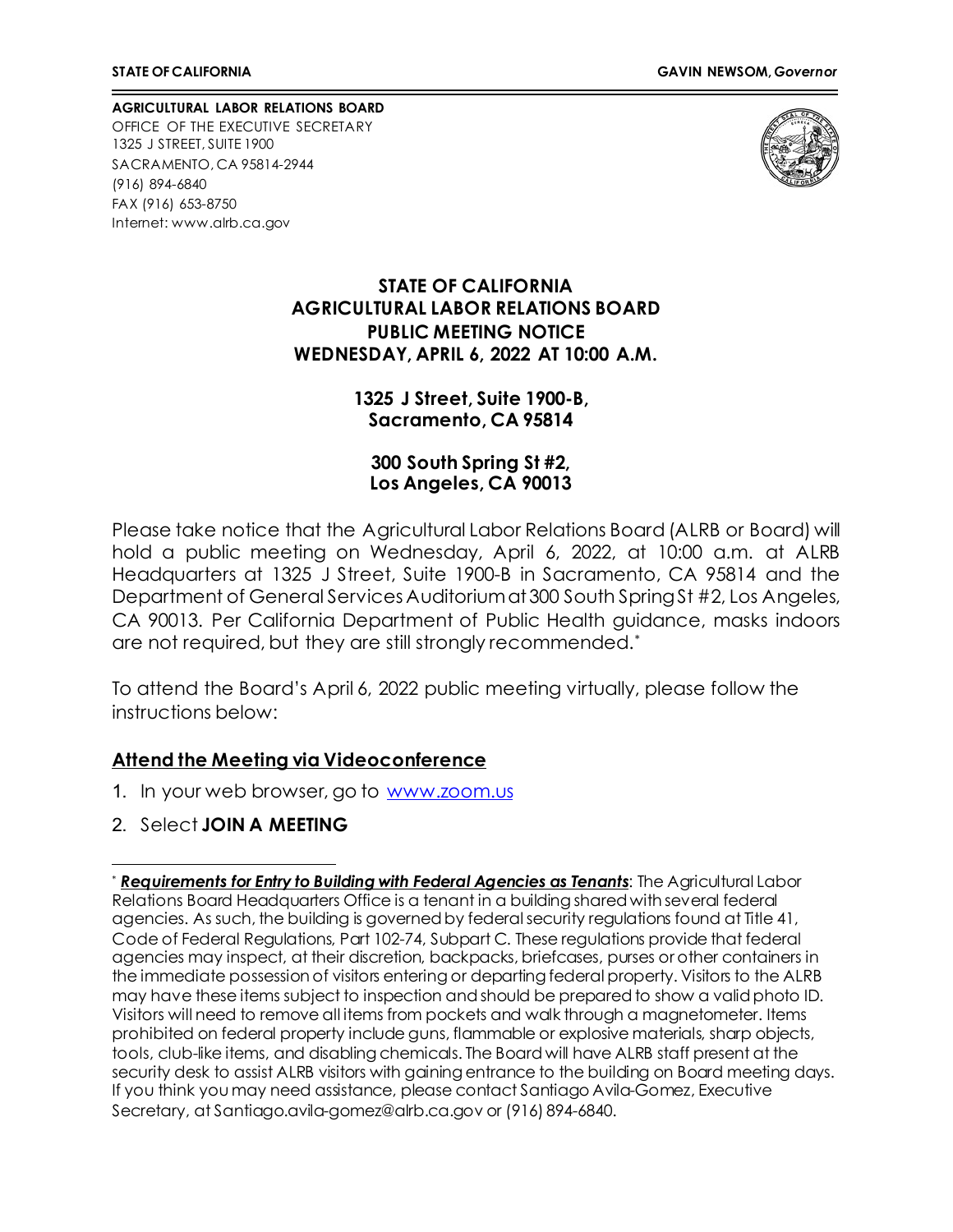- 3. Enter the meeting number: **874 8165 7667**
- 4. Type your name and then click **Join**
- 5. The videoconference system willbe activated at 9:55 a.m.

## **OR**

# **Attend the Meeting via Teleconference**

- 1. Dial **(215) 446-3656** or **(888) 363-4734** (U.S. Toll Free)**.**
- 2. When prompted, enter the access code: **672001** and follow directions.
- 3. Teleconference will be opened to the public at 9:55 a.m.

# **PUBLIC COMMENT**

The ALRB affords an opportunity to members of the public to address the Board during the public meeting on items of interest that are either on the meeting agenda or within the Board's jurisdiction but are not on the noticed agenda. The Board is not permitted to take action on items that are not on the noticed agenda but may refer items to staff for future consideration. The Board reserves the right to limit the time for speakers.

# **Public Comment Queue (for Persons Attending Via Zoom or Teleconference)**

**In advance of the meeting:** members of the public who wish to comment on agenda items may submit a request to be added to the public comment queue by emailing Devaka Gunawardena at [Devaka.Gunawardena@alrb.ca.gov.](mailto:Devaka.Gunawardena@alrb.ca.gov.) You may include your name, affiliation, and comment topic within the email.

**During the meeting:** to be added to the public comment queue, you may email your name, affiliation, and comment topic to [Santiago.Avila-Gomez@alrb.ca.gov,](mailto:Santiago.Avila-Gomez@alrb.ca.gov) or announce your desire to comment via the Zoom **Chat** or **Raise Hand** functions. If joining by telephone, an announcement will be made requesting callers to express their desire to comment.

# **AGENDA**

# *Public Session*

- 1. Call to Order
- 2. Approval of Minutes
- 3. Chair's Report
- 4. Executive Officer's Report on Elections, Unfair Labor Practice Complaints, and Hearings
- 5. Litigation Report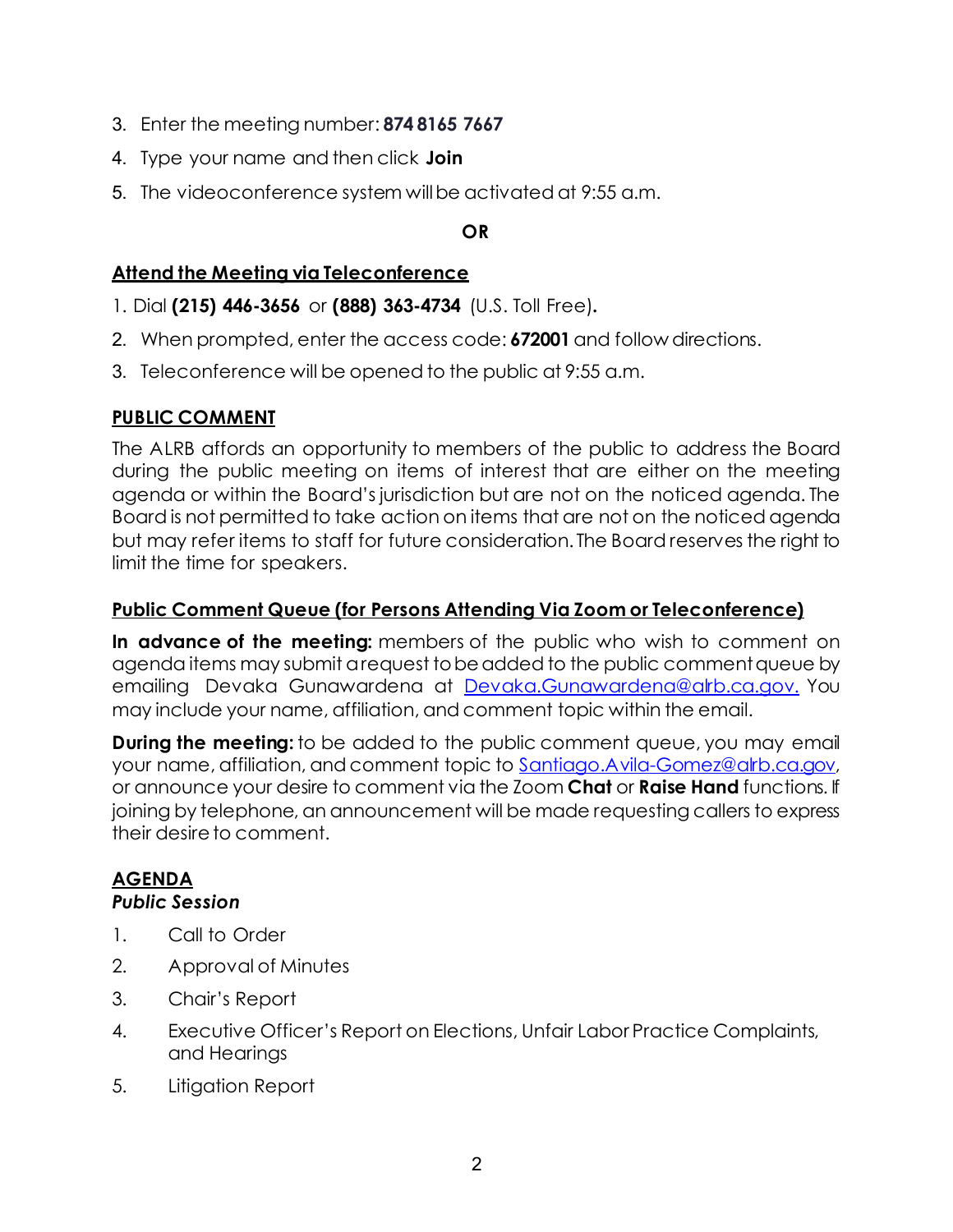- 6. General Counsel'sReport
- 7. Division of Administrative ServicesReport
- 8. Legislation
- 9. Regulations
- 10. Public Comment
- 11. Closed Session (*see below for additional information regarding matters which the Board may consider in closed session*)
	- A. Personnel (Gov. Code, § 11126, subd. (a)(1));
	- B. Deliberations on pending cases (Gov. Code, § 11126, subd. (c)(3));
	- C. Pending litigation (Gov. Code, § 11126, subd. (e)(1)).
- 12. Announcements
- 13. Adjourn Meeting

# *Closed Session (Board Docket)*

Deliberations on Pending Cases (Gov. Code, § 11126, subd. (c)(3)):

- 1. Unfair Labor Practice Cases Pending Before the Board
	- Cinagro Farms, Inc., 2017-CE-008-SAL
- 2. Representation Proceedings
	- None
- 3. Mandatory Mediation and Conciliation
	- None
- 4. Interim Appeals, Motions, Petitions, Settlements, etc., Pending Before the Board
	- None
- 5. Pending Compliance Cases
	- Arnaudo Brothers, LP, and Arnaudo Brothers, Inc., 2012-CE-030-VIS, 40 ALRB No. 3 & 41 ALRB No. 6
	- Arnaudo Brothers, LP, and Arnaudo Brothers, Inc., 2015-CE-006-VIS and 2017-CE-003-VIS, 44 ALRB No. 7
	- Benjamin Reitz and Stephen Reitz dba Reitz Ranches, 2018-CE-002-VIS, ALJ Decision [June 22, 2021]
	- Gerawan Farming, Inc., 2012-CE-041-VIS, et al., 44 ALRB No. 1